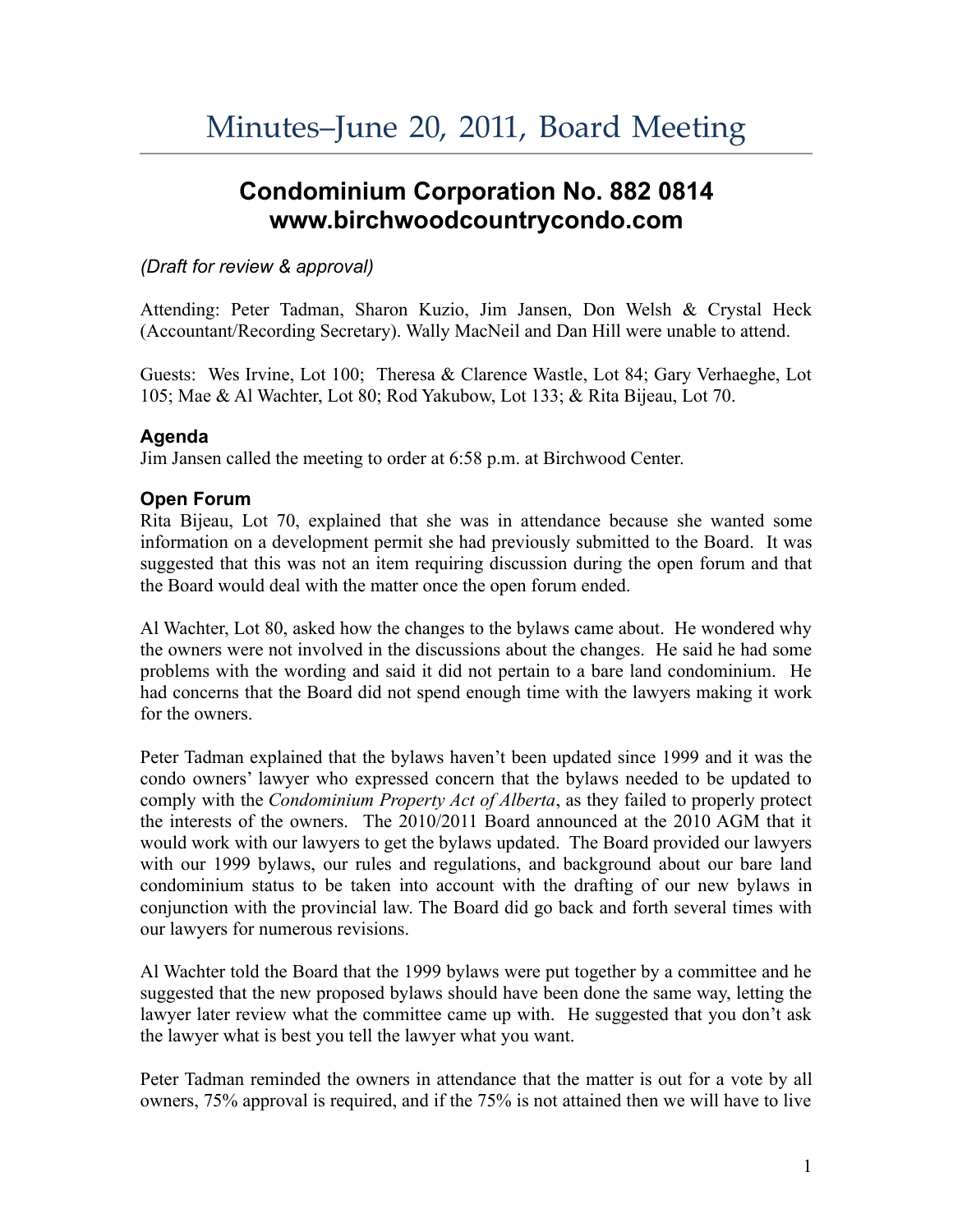with our outdated bylaws and the condo association would have to go back to the drawing board.

Mae Wachter, Lot 80, advised the Board about a water run-off problem near her property. She said she has tried on her own to rectify this but hasn't had any results. She said she will continue trying to solve this ongoing problem.

Gary Verhaeghe, Lot 105, said he too had some issues with the new proposed bylaws. He handed an 11 item list to the Board outlining his concerns.

The list was accepted, filed and will be available to our lawyers or bylaw committee, should one be formed, once the special resolution results are known.

Gary Verhaehe, Lot 105, also expressed concern regarding the problems with ditching and the problems with water. He volunteered to help come up with a ditch or culvert patrol. He said he has taken on issues near his property using a shovel to clear some of the culverts.

Clarence Wastle, Lot 84, also has problems with water and ditch concerns near his property. Jim Jansen explained that Wally MacNeil and Larry Kuzio need to be informed of any issues and they will do their best to rectify any problems.

Clarence Wastle, Lot 84, also had some concerns regarding the new bylaws, concerns similar to the ones expressed earlier by other owners.

The Board suggested that the owners in attendance and any other owners should express their concerns in writing so that the Board has something to take to its lawyers or bylaw committee, if one is formed, once the special resolution results are known.

Wes Irvine, Lot 100, said he wouldn't name names but when some snowbirds return to Birchwood after the winter the community goes from being quiet to one that is not so friendly and pleasant.

Peter Tadman suggested that Wes Irvine, Lot 100, might want to look at himself for a solution.

Jim Jansen told the meeting that the gravel and dust control program would resume once the weather cleared up and there was more available crushed gravel. He said the gravel dumping is about 50% done. Once it's finished, Brazeau County will supply the dust control.

Jim Jansen and Board members thanked the owners who attended the meeting.

The development permit for Rita Bijeau, Lot 70, was then approved.

Rita Bijeau, Lot 70, then asked for some clarification about correspondence sent to her from the Board regarding her proposal for the playground. She was advised by Peter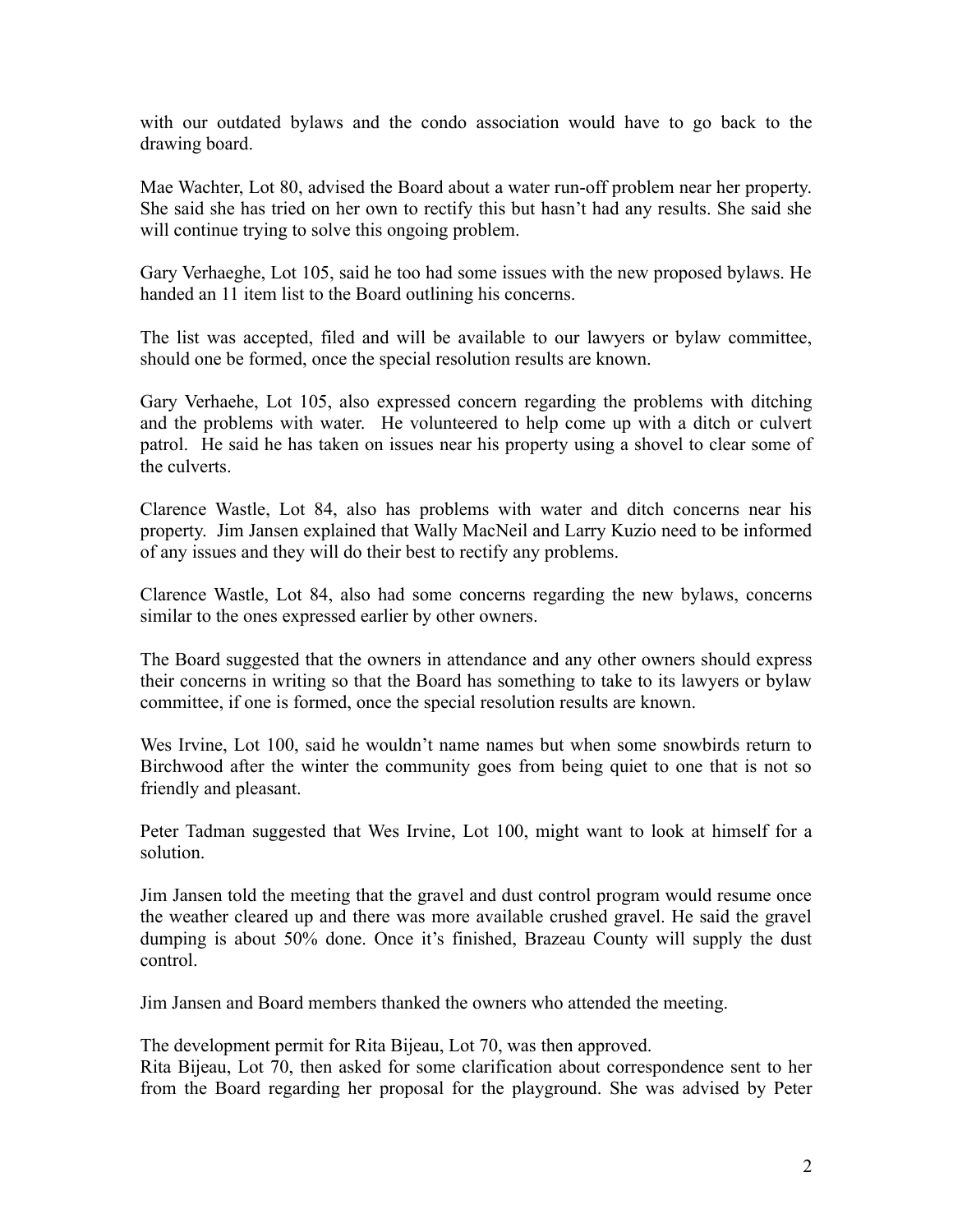Tadman that the Board had concerns regarding the need, costs, and overall interest of owners. She was thanked for her efforts and encouraged, if she felt there was a need, interest from the community and support from those willing to form a committee of support, to pursue the idea.

The open forum was completed at 8 p.m.

## **Board Portion of Meeting**

Jim Jansen called the Board portion of the meeting to order at 8:08 p.m. Sharon Kuzio moved that the June 5, 2011, Budget meeting minutes be accepted as corrected, seconded by Don Welsh, carried unanimously. Corrections to the minutes were to the dates of the meetings at the Birchwood Center from Monday evening to Wednesday evening for all months listed in the minutes.

Sharon Kuzio moved that the May 16, 2011, meeting minutes be accepted, seconded by Peter Tadman, carried unanimously by the previous Board members in attendance.

## **Water Report**

Rod Yakubow handed in his water report for filing. He reported that usage for May 2011 was normal. Water usage: Aspen Grove, 53,176 gallons; Cedar Glen, 47,146 gallons; Willow Ridge, 135,695 gallons, for a total of 236,017 gallons. Chlorine used was 19 gallons. Rod Yakubow reminded the Board that an Alberta Environment representative would be coming to Birchwood on Thursday to check out the well houses.

#### **Site services**

Larry Kuzio submitted his written report which detailed duties provided for the month of May 2011. Wally MacNeil also submitted a written report outlining site services activities including highlights such as: revising the development permit application; contacting Alberta Environment to inspect the Birchwood area; working on the road gravelling program; and proposing golf cart rules and regulations for youth who are not adhering to safety practices.

# **Financial Report**

Crystal Heck handed out the April 2011 financial statements. She asked for an updated form for payment to contractors for use in the current year. Crystal Heck will send Sharon Kuzio the form used for 2010/2011 and Sharon will update the form and get it signed. Sharon Kuzio moved that the financial statements be accepted as presented, Don Welsh seconded, carried unanimously. Jim Jansen asked that payables be recorded before year-end of \$2,600 for Birchwood Center office cupboards; \$14,000 for gravel; \$3,000 for dust control; and \$3,200 for flooring as the invoices may not be received before the 2010/2011 June year-end budget record.

**New Business**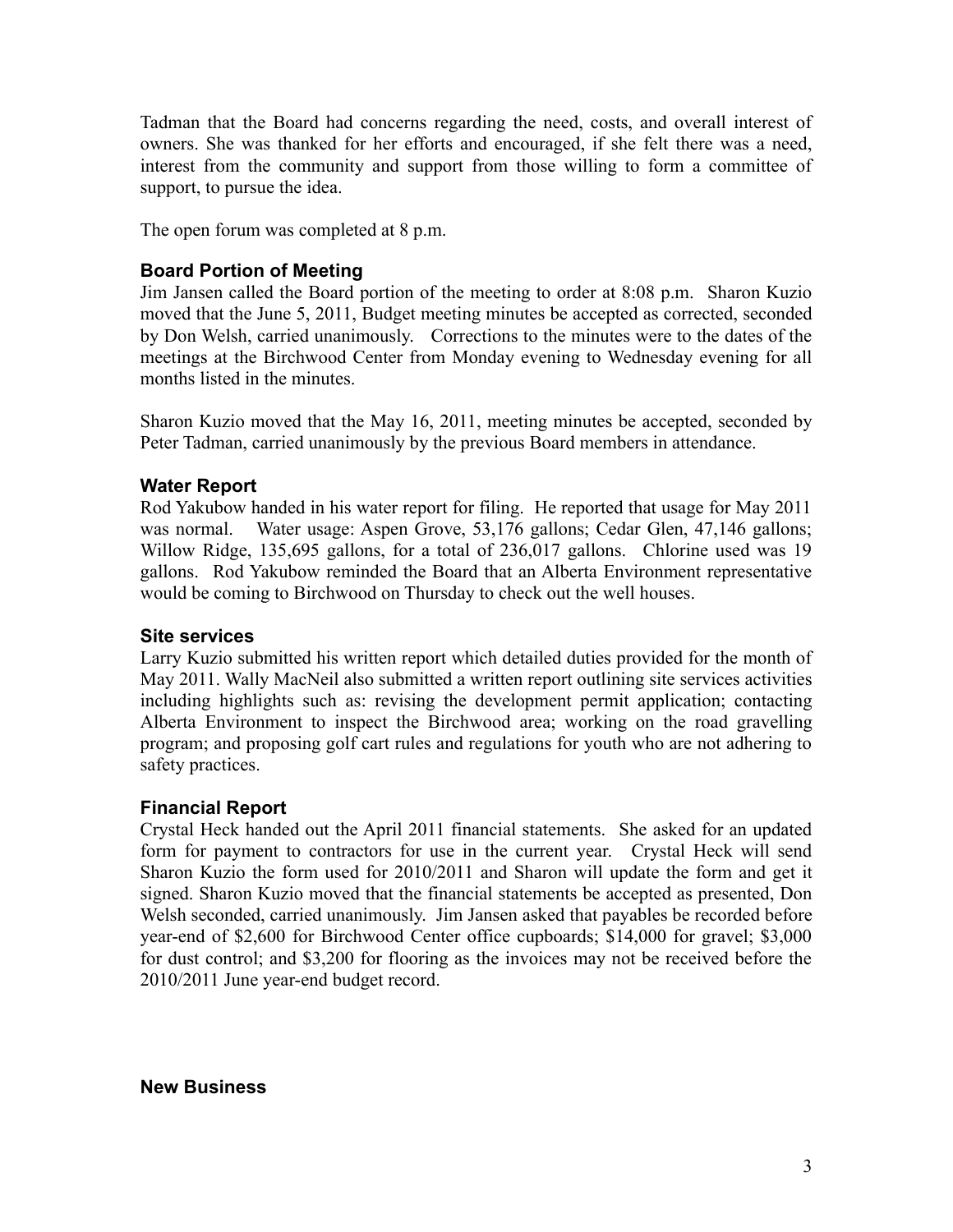The Board discussed whether it was necessary to replace the Liaison Officer position which is vacant due to Sadie Thorsen stepping down after the AGM election. Wally MacNeil is presently filling in.

Don Welsh suggested that all Board members look to owners and try to find a replacement Board member. Tabled to the next meeting, pending Board members reporting back.

The Board looked into the concerns raised by Al Pinkoski, Lot 122, at the AGM regarding the unsightly golf course and future autumn, tall grass fire hazard. Wally MacNeil has someone coming from Alberta Environment with regard to the bridge hazard but the potential fire hazard will have to be dealt with by the Brazeau County. Tabled to the next meeting for site services.

Also tabled to the next meeting was the item regarding disposal of leaves.

Sharon Kuzio explained that the budget/condo fee mail-outs are ready to be sent to owners but due to the postal strike are being held until the strike is over. There is currently still enough time for the owners to get payment back as long as the strike is over soon.

Jim Jansen explained that the flooring and cabinets have been ordered for Birchwood Center. Once the flooring is completed the Board will assess sound problems if they still exist.

Jim Jansen noted that the *Reserve Fund Study* has been completed by Keystone Field Engineering Inc. and we are currently awaiting a written report, which could take up to three weeks.

When it comes to youth not adhering to golf cart safety practices, the Board, with the facts before it, will consider meeting with the parents or issuing warning letters. In addition, Larry Kuzio has asked the RCMP if a member would attend a meeting in order to assist in handling this ongoing problem.

Peter Tadman confirmed for the Board that there is not a federal condominium law as referenced by Al Wachter, Lot 80, at the June AGM. The Board adheres to the *Condominium Property Act of Alberta*.

The Board decided it will not continue with the big item pick-up as several owners noted at the AGM that owners should look after their own garbage and the Board should not be involved. Aaron Dennison, Lot 74 (780-514-3301) offered at the AGM to let his number be available to any owners who do not have the means to dispose of big items. Wayne Irvine, Lot 76, also at the AGM, talked about a truck and trailer being available to move items as well.

With regard to our road grader and storage fuel tank that have been stored outside and repaired in all weather conditions, the Board approached Tom MacLean, Lot 13,